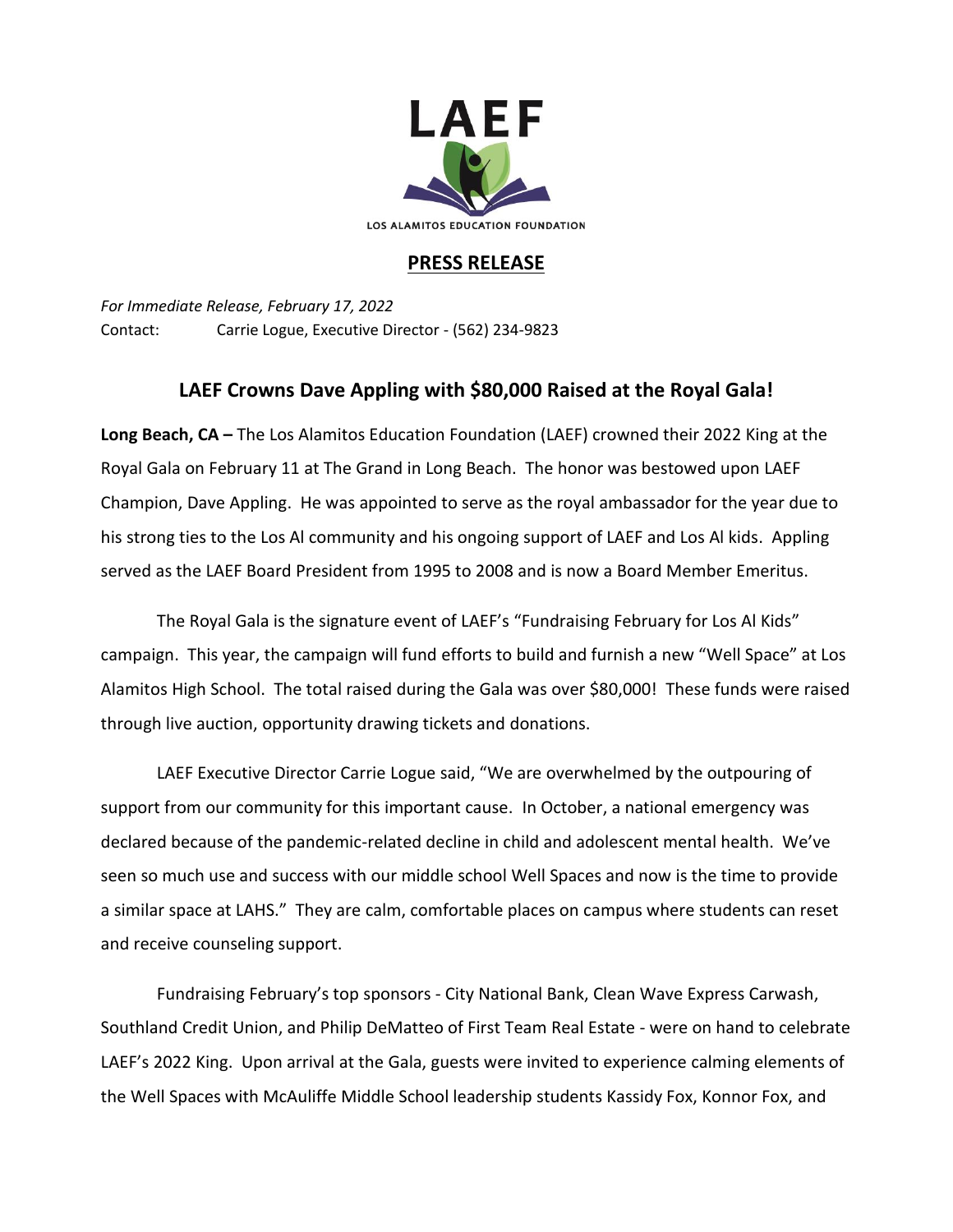Emma Voigt. Guests experienced aromatherapy, moved tools through a small sand garden, created loose art and added a message to the Gratitude Wall. After enjoying dinner, the program began with Superintendent Dr. Andrew Pulver and Logue sharing the role of Master of Ceremonies.

Appling was crowned by last year's King, former Los Alamitos High School principal, Dr. Gregg Stone. A video provided testimonials from five of Appling's colleagues and friends to give attendees personal reflections on his tremendous impact. During Appling's acceptance speech, he gave details of the two key fundraising campaigns that raised \$1.5 million from 1995-2005 to create technology infrastructure across the school district. He thanked many people in the room who had worked with him to make these fundraising campaigns such a big success.

LAEF Board Chair Tom Lent remarked, "It was a fantastic event, and we are thrilled to have Dave Appling as our 2022 King. I am truly amazed by the support of the local community to ensure the ongoing success of the Royal Gala and Fundraising February campaigns. Our fundraising has totaled to more than \$1.2 million over the past nine years."

LAEF is the non-profit partner of Los Alamitos Unified School District. LAEF enhances educational excellence by providing after-school and summer enrichment programs to children in grades Pre-K to 12. LAEF provides significant funding for mental health/wellness and STEAM instruction, as well as igniting new programs and providing valuable resources, to impact all students. For additional information on LAEF, please call (562) 799-4700 Extension 80424 or visit www.LAEF4Kids.org.